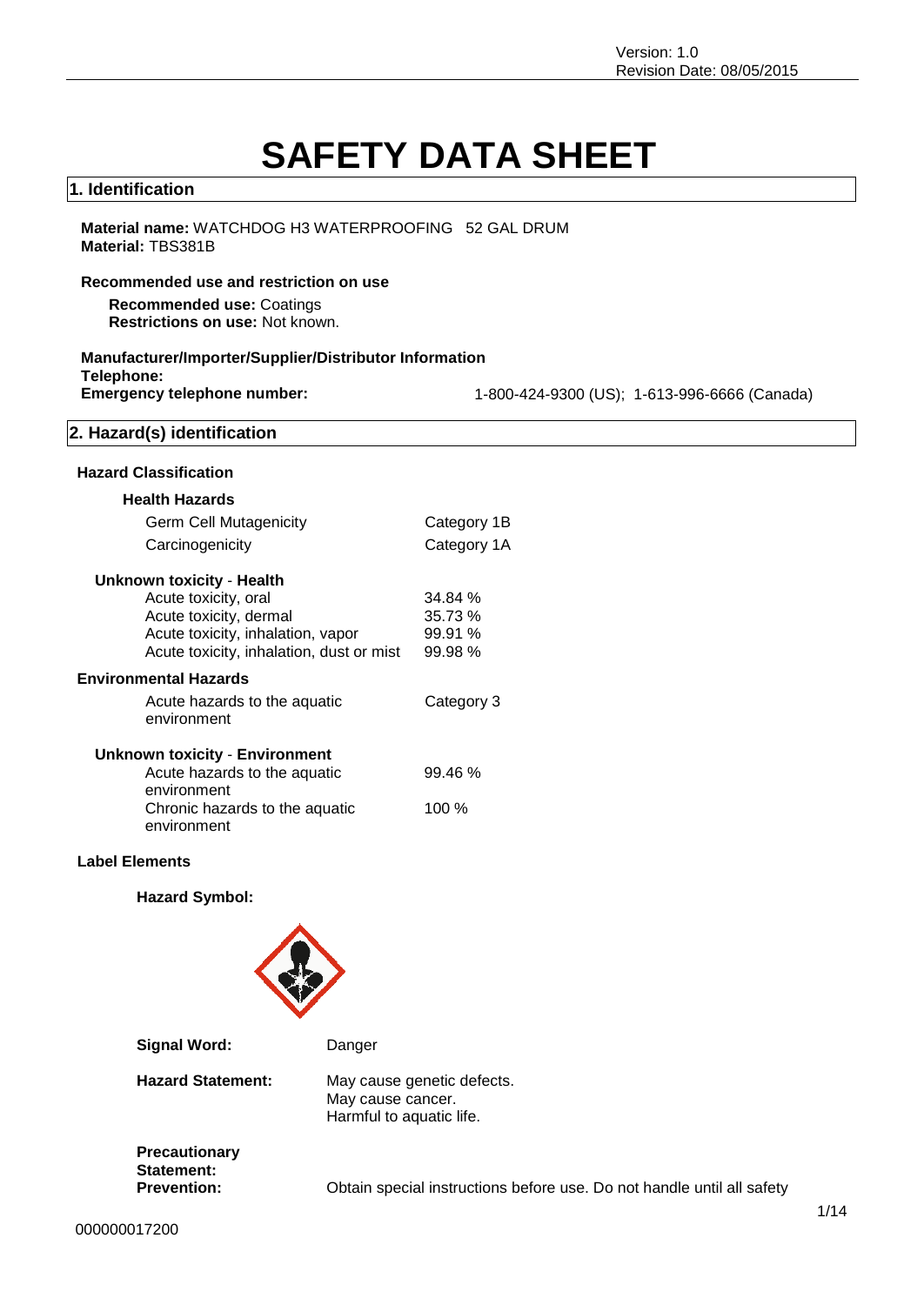precautions have been read and understood. Use personal protective equipment as required. **Response:** If exposed or concerned: Get medical advice/attention. Storage: Store locked up. **Disposal:** Dispose of contents/container to an appropriate treatment and disposal facility in accordance with applicable laws and regulations, and product characteristics at time of disposal. **Other hazards which do not result in GHS classification:** None.

#### **3. Composition/information on ingredients**

#### **Mixtures**

| <b>Chemical Identity</b>              | <b>CAS number</b> | Content in percent (%)* |
|---------------------------------------|-------------------|-------------------------|
| Asphalt                               | 8052-42-4         | $40 - 70%$              |
| Stoddard solvent (Mineral<br>Spirits) | 8052-41-3         | $3 - 7%$                |
| $***$                                 | $***$             | $1 - 5%$                |
| Amorphous silica                      | 7631-86-9         | $1 - 5%$                |
| Carbon Black                          | 1333-86-4         | $0.5 - 1.5%$            |
| Paraffinic distillate                 | 64742-04-7        | $0.1 - 1\%$             |
| 1,2,4-Trimethylbenzene                | 95-63-6           | $0.1 - 1%$              |
| Sodium hydroxide                      | 1310-73-2         | $0.1 - 1\%$             |

\* All concentrations are percent by weight unless ingredient is a gas. Gas concentrations are in percent by volume.

**Trade secret information:** \*\* A specific chemical identity and/or percentage of composition has been withheld as a trade secret.

| 4. First-aid measures                                                  |                                                                                                                                                                                       |  |  |
|------------------------------------------------------------------------|---------------------------------------------------------------------------------------------------------------------------------------------------------------------------------------|--|--|
| Ingestion:                                                             | Call a POISON CENTER/doctor//if you feel unwell. Rinse mouth.                                                                                                                         |  |  |
| Inhalation:                                                            | Move to fresh air.                                                                                                                                                                    |  |  |
| <b>Skin Contact:</b>                                                   | Wash skin thoroughly with soap and water. If skin irritation occurs: Get<br>medical advice/attention.                                                                                 |  |  |
| Eye contact:                                                           | Any material that contacts the eye should be washed out immediately with<br>water. If easy to do, remove contact lenses. If eye irritation persists: Get<br>medical advice/attention. |  |  |
| Most important symptoms/effects, acute and delayed                     |                                                                                                                                                                                       |  |  |
| <b>Symptoms:</b>                                                       | May cause skin and eye irritation.                                                                                                                                                    |  |  |
| Indication of immediate medical attention and special treatment needed |                                                                                                                                                                                       |  |  |
| Treatment:                                                             | Symptoms may be delayed.                                                                                                                                                              |  |  |
| 5. Fire-fighting measures                                              |                                                                                                                                                                                       |  |  |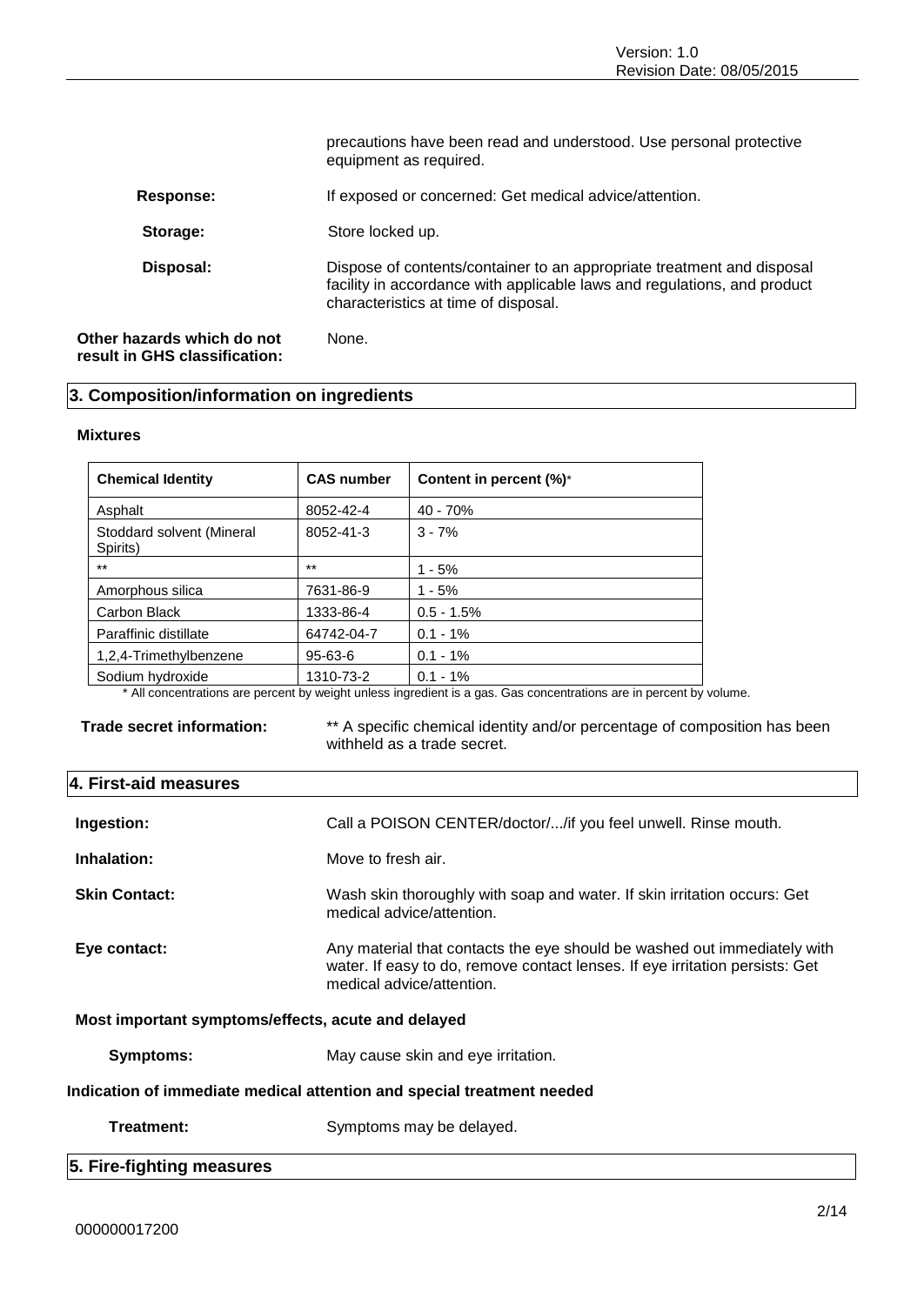| Suitable (and unsuitable) extinguishing media<br>Suitable extinguishing<br>Use fire-extinguishing media appropriate for surrounding materials.<br>media:<br><b>Unsuitable extinguishing</b><br>Do not use water jet as an extinguisher, as this will spread the fire.<br>media:<br>During fire, gases hazardous to health may be formed.<br>Specific hazards arising from<br>the chemical:<br>Special protective equipment and precautions for firefighters | No unusual fire or explosion hazards noted. |  |
|-------------------------------------------------------------------------------------------------------------------------------------------------------------------------------------------------------------------------------------------------------------------------------------------------------------------------------------------------------------------------------------------------------------------------------------------------------------|---------------------------------------------|--|
|                                                                                                                                                                                                                                                                                                                                                                                                                                                             |                                             |  |
|                                                                                                                                                                                                                                                                                                                                                                                                                                                             |                                             |  |
|                                                                                                                                                                                                                                                                                                                                                                                                                                                             |                                             |  |
|                                                                                                                                                                                                                                                                                                                                                                                                                                                             |                                             |  |
|                                                                                                                                                                                                                                                                                                                                                                                                                                                             |                                             |  |
| <b>Special fire fighting</b><br>No data available.<br>procedures:                                                                                                                                                                                                                                                                                                                                                                                           |                                             |  |
| Special protective equipment<br>Self-contained breathing apparatus and full protective clothing must be<br>for fire-fighters:<br>worn in case of fire.                                                                                                                                                                                                                                                                                                      |                                             |  |
| 6. Accidental release measures                                                                                                                                                                                                                                                                                                                                                                                                                              |                                             |  |
| <b>Personal precautions,</b><br>No data available.<br>protective equipment and<br>emergency procedures:                                                                                                                                                                                                                                                                                                                                                     |                                             |  |
| <b>Methods and material for</b><br>Dam and absorb spillages with sand, earth or other non-combustible<br>material. Collect spillage in containers, seal securely and deliver for<br>containment and cleaning<br>disposal according to local regulations.<br>up:                                                                                                                                                                                             |                                             |  |
| <b>Notification Procedures:</b><br>In the event of a spill or accidental release, notify relevant authorities in<br>accordance with all applicable regulations.                                                                                                                                                                                                                                                                                             |                                             |  |
| <b>Environmental Precautions:</b><br>Do not contaminate water sources or sewer. Prevent further leakage or<br>spillage if safe to do so. Avoid release to the environment.                                                                                                                                                                                                                                                                                  |                                             |  |
| 7. Handling and storage                                                                                                                                                                                                                                                                                                                                                                                                                                     |                                             |  |
| Precautions for safe handling:<br>Do not handle until all safety precautions have been read and understood.<br>Obtain special instructions before use. Use personal protective equipment<br>as required. Provide adequate ventilation. Wear appropriate personal<br>protective equipment. Observe good industrial hygiene practices.                                                                                                                        |                                             |  |
| Conditions for safe storage,<br>Store locked up.<br>including any<br>incompatibilities:                                                                                                                                                                                                                                                                                                                                                                     |                                             |  |

#### **8. Exposure controls/personal protection**

#### **Control Parameters**

#### **Occupational Exposure Limits**

| <b>Chemical Identity</b> | type | <b>Exposure Limit Values</b> | l Source                                     |
|--------------------------|------|------------------------------|----------------------------------------------|
| Asphalt - Inhalable      | TWA  |                              | 0.5 mg/m3   US. ACGIH Threshold Limit Values |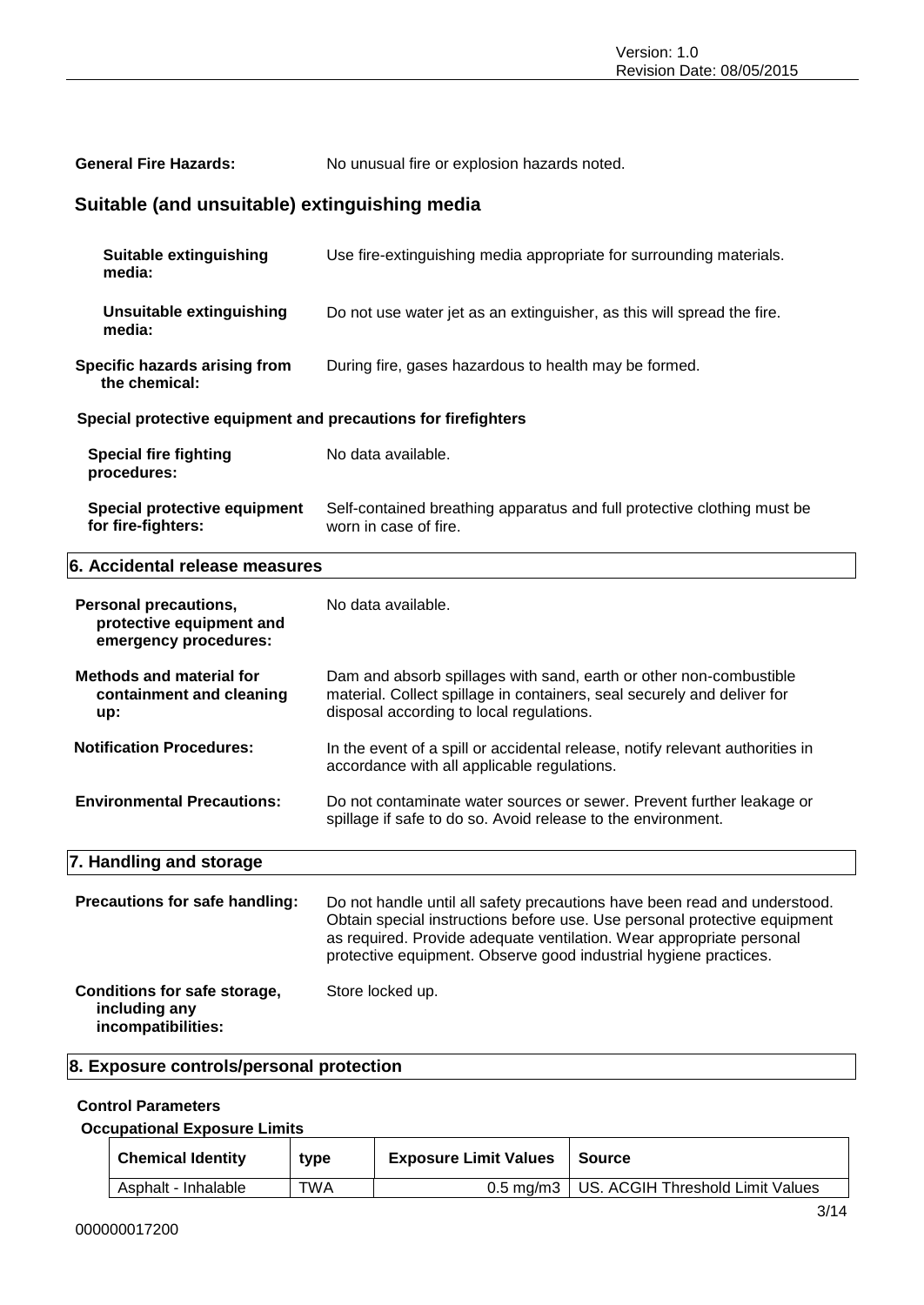| fraction. - as benzene<br>solubles    |            |                                            |                    | (2011)                                                                            |
|---------------------------------------|------------|--------------------------------------------|--------------------|-----------------------------------------------------------------------------------|
| Stoddard solvent<br>(Mineral Spirits) | <b>TWA</b> | 100 ppm                                    |                    | US. ACGIH Threshold Limit Values<br>(2011)                                        |
|                                       | PEL        | 500 ppm                                    | 2,900<br>mg/m3     | US. OSHA Table Z-1 Limits for Air<br>Contaminants (29 CFR 1910.1000)<br>(02 2006) |
| $***$                                 | <b>TWA</b> |                                            | 0.0001<br>mg/m3    | <b>US. ACGIH Threshold Limit Values</b><br>(2011)                                 |
| Amorphous silica                      | <b>TWA</b> | 20 millions<br>of particles<br>foot of air | per cubic          | US. OSHA Table Z-3 (29 CFR<br>1910.1000) (2000)                                   |
|                                       | <b>TWA</b> | $0.8$ mg/m $3$                             |                    | US. OSHA Table Z-3 (29 CFR<br>1910.1000) (2000)                                   |
| Carbon Black -<br>Inhalable fraction. | <b>TWA</b> |                                            | 3 mg/m3            | <b>US. ACGIH Threshold Limit Values</b><br>(2011)                                 |
| Carbon Black                          | PEL        | $3.5 \text{ mg/m}$ 3                       |                    | US. OSHA Table Z-1 Limits for Air<br>Contaminants (29 CFR 1910.1000)<br>(02 2006) |
| Paraffinic distillate -<br>Mist.      | PEL        |                                            | $5 \text{ mg/m}$ 3 | US. OSHA Table Z-1 Limits for Air<br>Contaminants (29 CFR 1910.1000)<br>(02 2006) |
| 1,2,4-Trimethylbenzene                | <b>TWA</b> | 25 ppm                                     |                    | US. ACGIH Threshold Limit Values<br>(2011)                                        |
| Sodium hydroxide                      | Ceiling    |                                            | $2$ mg/m $3$       | <b>US. ACGIH Threshold Limit Values</b><br>(2011)                                 |
|                                       | PEL        |                                            | $2$ mg/m $3$       | US. OSHA Table Z-1 Limits for Air<br>Contaminants (29 CFR 1910.1000)<br>(02 2006) |

| <b>Chemical name</b>                                      | type         | <b>Exposure Limit Values</b> | <b>Source</b>                                                                                                                                                                    |
|-----------------------------------------------------------|--------------|------------------------------|----------------------------------------------------------------------------------------------------------------------------------------------------------------------------------|
| Asphalt - Aerosol,<br>inhalable. - as benzene<br>solubles | <b>TWA</b>   | $0.5$ mg/m $3$               | Canada. British Columbia OELs.<br>(Occupational Exposure Limits for<br><b>Chemical Substances, Occupational</b><br>Health and Safety Regulation 296/97,<br>as amended) (07 2007) |
| Asphalt - Inhalable<br>fraction. - as benzene<br>solubles | <b>TWAEV</b> | $0.5$ mg/m $3$               | Canada. Ontario OELs. (Control of<br>Exposure to Biological or Chemical<br>Agents) (11 2010)                                                                                     |
| Asphalt - Fume.                                           | TWA          | $5 \text{ mg/m}$ 3           | Canada. Quebec OELs. (Ministry of<br>Labor - Regulation Respecting the<br>Quality of the Work Environment) (12<br>2008)                                                          |
| Stoddard solvent<br>(Mineral Spirits)                     | <b>STEL</b>  | 580<br>mg/m3                 | Canada. British Columbia OELs.<br>(Occupational Exposure Limits for<br><b>Chemical Substances, Occupational</b><br>Health and Safety Regulation 296/97,<br>as amended) (07 2007) |
|                                                           | TWA          | 290<br>mg/m3                 | Canada. British Columbia OELs.<br>(Occupational Exposure Limits for<br>Chemical Substances, Occupational<br>Health and Safety Regulation 296/97,<br>as amended) (07 2007)        |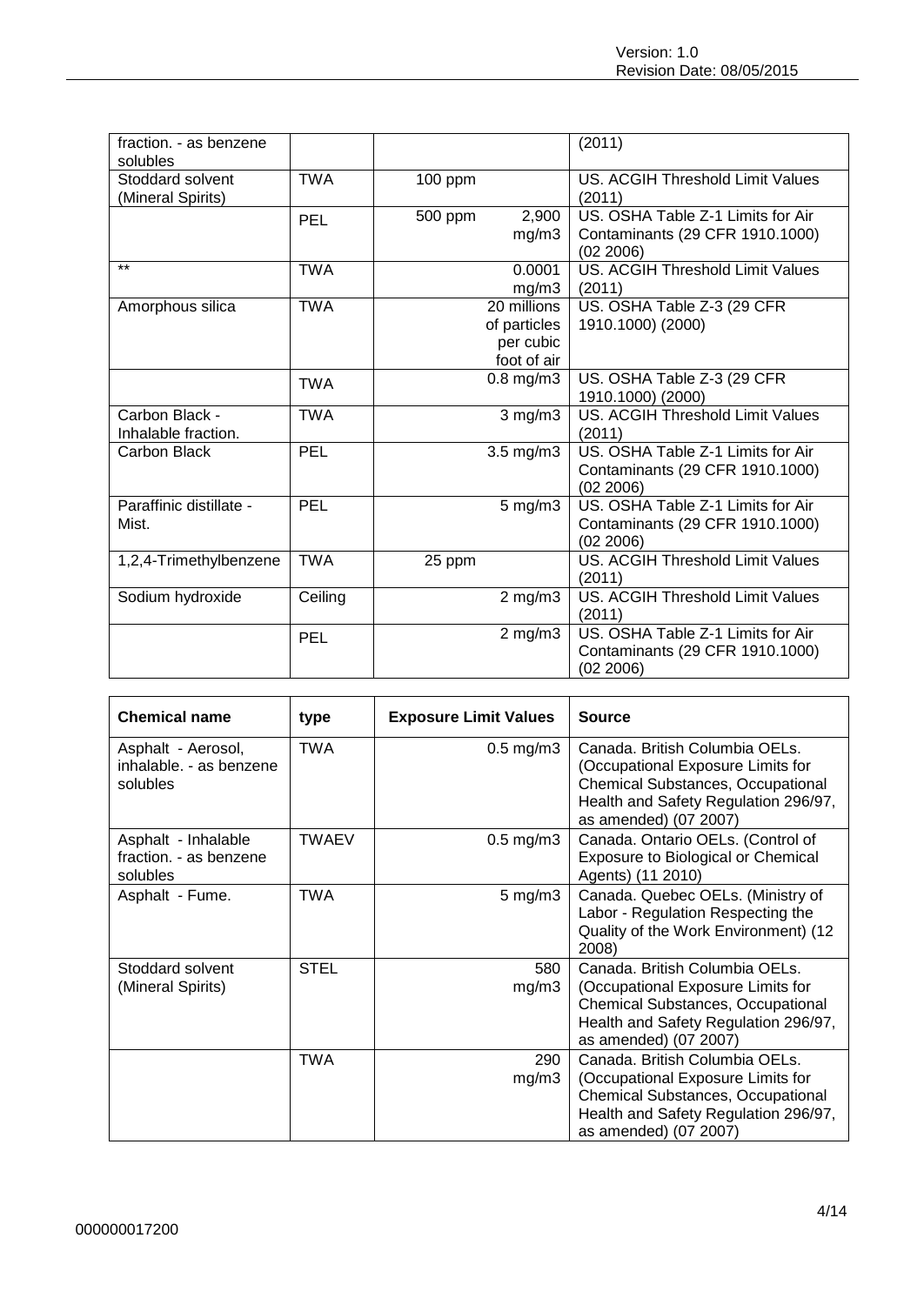| Stoddard solvent<br>(Mineral Spirits)                                    | <b>TWAEV</b> | 100 ppm                 | Canada. Ontario OELs. (Control of<br>Exposure to Biological or Chemical<br>Agents) (11 2010)                                                                                     |
|--------------------------------------------------------------------------|--------------|-------------------------|----------------------------------------------------------------------------------------------------------------------------------------------------------------------------------|
| Stoddard solvent<br>(Mineral Spirits)                                    | <b>TWA</b>   | 525<br>100 ppm<br>mg/m3 | Canada. Quebec OELs. (Ministry of<br>Labor - Regulation Respecting the<br>Quality of the Work Environment) (12<br>2008)                                                          |
| Natural Rubber Latex -<br>Inhalable - total<br>proteins                  | <b>TWA</b>   | 0.001<br>mg/m3          | Canada. British Columbia OELs.<br>(Occupational Exposure Limits for<br>Chemical Substances, Occupational<br>Health and Safety Regulation 296/97,<br>as amended) (09 2011)        |
| Natural Rubber Latex -<br>Inhalable fraction. - as<br>allergenic protein | <b>TWAEV</b> | 0.0001<br>mg/m3         | Canada. Ontario OELs. (Control of<br>Exposure to Biological or Chemical<br>Agents) (11 2010)                                                                                     |
| Amorphous silica -<br>Total                                              | <b>TWA</b>   | $4$ mg/m $3$            | Canada. British Columbia OELs.<br>(Occupational Exposure Limits for<br><b>Chemical Substances, Occupational</b><br>Health and Safety Regulation 296/97,<br>as amended) (07 2007) |
| Amorphous silica -<br>Respirable.                                        | <b>TWA</b>   | $1.5$ mg/m $3$          | Canada. British Columbia OELs.<br>(Occupational Exposure Limits for<br><b>Chemical Substances, Occupational</b><br>Health and Safety Regulation 296/97,<br>as amended) (07 2007) |
| Amorphous silica                                                         | <b>TWAEV</b> | 10 mg/m3                | Canada. Ontario OELs. (Control of<br>Exposure to Biological or Chemical<br>Agents) (11 2010)                                                                                     |
| Amorphous silica -<br>Respirable dust.                                   | <b>TWA</b>   | $6$ mg/m $3$            | Canada. Quebec OELs. (Ministry of<br>Labor - Regulation Respecting the<br>Quality of the Work Environment) (12<br>2008)                                                          |
| Carbon Black -<br>Inhalable                                              | <b>TWA</b>   | $3$ mg/m $3$            | Canada. British Columbia OELs.<br>(Occupational Exposure Limits for<br>Chemical Substances, Occupational<br>Health and Safety Regulation 296/97,<br>as amended) (09 2011)        |
| Carbon Black                                                             | <b>TWAEV</b> | 3.5 mg/m3               | Canada, Ontario OELs. (Control of<br>Exposure to Biological or Chemical<br>Agents) (11 2010)                                                                                     |
| Carbon Black                                                             | <b>TWA</b>   | 3.5 mg/m3               | Canada. Quebec OELs. (Ministry of<br>Labor - Regulation Respecting the<br>Quality of the Work Environment) (12<br>2008)                                                          |
| Paraffinic distillate -<br>Mist.                                         | <b>TWA</b>   | $0.2$ mg/m $3$          | Canada. British Columbia OELs.<br>(Occupational Exposure Limits for<br><b>Chemical Substances, Occupational</b><br>Health and Safety Regulation 296/97,<br>as amended) (05 2013) |
| Paraffinic distillate -<br>Mist.                                         | <b>TWAEV</b> | $5$ mg/m $3$            | Canada. Ontario OELs. (Control of<br>Exposure to Biological or Chemical<br>Agents) (11 2010)                                                                                     |
|                                                                          | <b>STEL</b>  | 10 mg/m3                | Canada. Ontario OELs. (Control of<br>Exposure to Biological or Chemical<br>Agents) (11 2010)                                                                                     |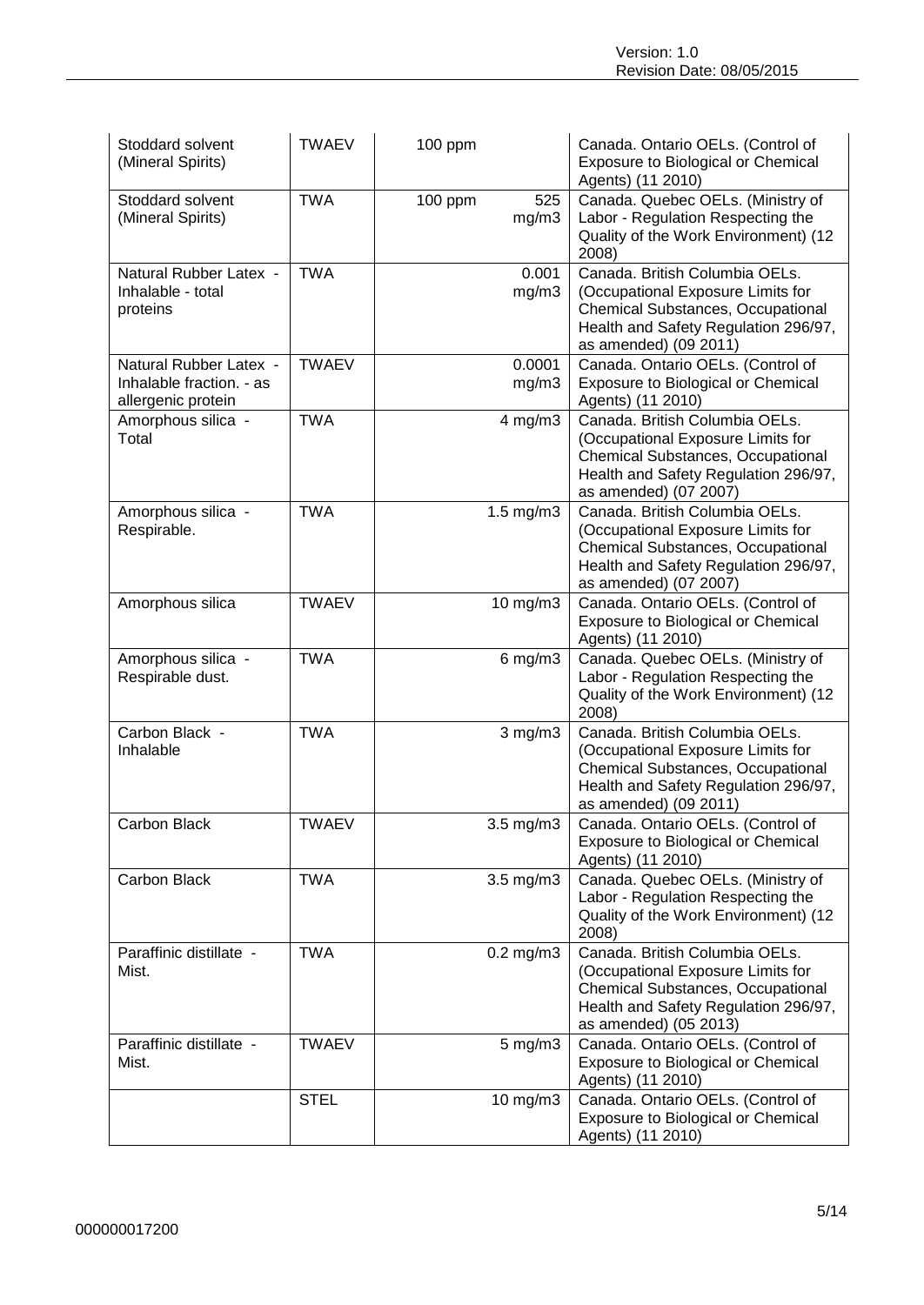| Paraffinic distillate -<br>Mist. | <b>TWA</b> |        | $5 \text{ mg/m}$ 3 | Canada. Quebec OELs. (Ministry of<br>Labor - Regulation Respecting the<br>Quality of the Work Environment) (12<br>2008)                                                          |
|----------------------------------|------------|--------|--------------------|----------------------------------------------------------------------------------------------------------------------------------------------------------------------------------|
|                                  | STEL       |        | 10 mg/m $3$        | Canada. Quebec OELs. (Ministry of<br>Labor - Regulation Respecting the<br>Quality of the Work Environment) (12<br>2008)                                                          |
| 1,2,4-Trimethylbenzene           | <b>TWA</b> | 25 ppm |                    | Canada. British Columbia OELs.<br>(Occupational Exposure Limits for<br><b>Chemical Substances, Occupational</b><br>Health and Safety Regulation 296/97,<br>as amended) (07 2007) |
| 1,2,4-Trimethylbenzene           | TWAEV      | 25 ppm |                    | Canada. Ontario OELs. (Control of<br>Exposure to Biological or Chemical<br>Agents) (11 2010)                                                                                     |
| 1,2,4-Trimethylbenzene           | TWA        | 25 ppm | 123<br>mg/m3       | Canada. Quebec OELs. (Ministry of<br>Labor - Regulation Respecting the<br>Quality of the Work Environment) (12<br>2008)                                                          |

### **Appropriate Engineering Controls**

Observe good industrial hygiene practices. Observe occupational exposure limits and minimize the risk of inhalation of vapors and mist. Mechanical ventilation or local exhaust ventilation may be required.

#### **Individual protection measures, such as personal protective equipment**

| <b>General information:</b>                       | Good general ventilation (typically 10 air changes per hour) should be used.<br>Ventilation rates should be matched to conditions. Supplementary local<br>exhaust ventilation, closed systems, or respiratory and eye protection may<br>be needed in special circumstances, such as poorly ventilated spaces,<br>heating, evaporation of liquids from large surfaces, spraying of mists,<br>mechanical generation of dusts, drying of solids, etc. |  |  |  |
|---------------------------------------------------|----------------------------------------------------------------------------------------------------------------------------------------------------------------------------------------------------------------------------------------------------------------------------------------------------------------------------------------------------------------------------------------------------------------------------------------------------|--|--|--|
| <b>Eye/face protection:</b>                       | Wear safety glasses with side shields (or goggles).                                                                                                                                                                                                                                                                                                                                                                                                |  |  |  |
| <b>Skin Protection</b><br><b>Hand Protection:</b> | Use suitable protective gloves if risk of skin contact.                                                                                                                                                                                                                                                                                                                                                                                            |  |  |  |
| Other:                                            | Wear suitable protective clothing.                                                                                                                                                                                                                                                                                                                                                                                                                 |  |  |  |
| <b>Respiratory Protection:</b>                    | In case of inadequate ventilation use suitable respirator. Seek advice from<br>local supervisor.                                                                                                                                                                                                                                                                                                                                                   |  |  |  |
| Hygiene measures:                                 | Observe good industrial hygiene practices. Wash hands before breaks and<br>immediately after handling the product.                                                                                                                                                                                                                                                                                                                                 |  |  |  |

#### **9. Physical and chemical properties**

#### **Appearance**

| <b>Physical state:</b> | liquid             |
|------------------------|--------------------|
| Form:                  | liquid             |
| Color:                 | <b>Brown</b>       |
| Odor:                  | Slight odor        |
| Odor threshold:        | No data available. |
| pH:                    | $10 - 11.8$        |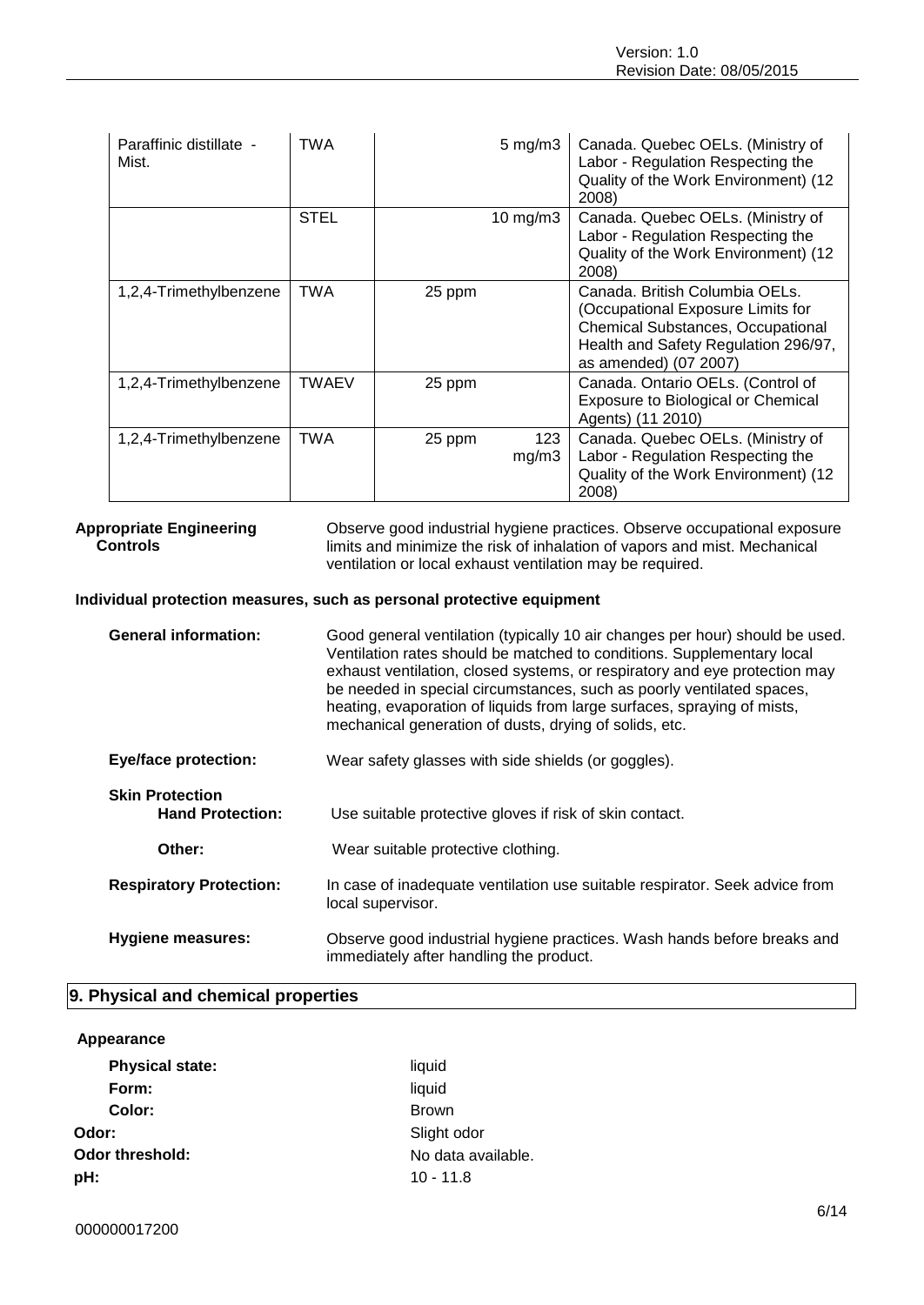| <b>Melting point/freezing point:</b>                  | No data available.                                                                             |  |
|-------------------------------------------------------|------------------------------------------------------------------------------------------------|--|
| Initial boiling point and boiling range:              | 100 °C 212 °F                                                                                  |  |
| <b>Flash Point:</b>                                   | > 93 °C > 200 °F(Setaflash Closed Cup)                                                         |  |
| <b>Evaporation rate:</b>                              | Slower than Ether                                                                              |  |
| Flammability (solid, gas):                            | No                                                                                             |  |
| Upper/lower limit on flammability or explosive limits |                                                                                                |  |
| Flammability limit - upper (%):                       | No data available.                                                                             |  |
| Flammability limit - lower (%):                       | No data available.                                                                             |  |
| Explosive limit - upper (%):                          | No data available.                                                                             |  |
| Explosive limit - lower (%):                          | No data available.                                                                             |  |
| Vapor pressure:                                       | No data available.                                                                             |  |
| Vapor density:                                        | Vapors are heavier than air and may travel along the floor and<br>in the bottom of containers. |  |
| <b>Relative density:</b>                              | $0.9 - 1.1$                                                                                    |  |
| Solubility(ies)                                       |                                                                                                |  |
| <b>Solubility in water:</b>                           | <b>Dispersible</b>                                                                             |  |
| <b>Solubility (other):</b>                            | No data available.                                                                             |  |
| Partition coefficient (n-octanol/water):              | No data available.                                                                             |  |
| <b>Auto-ignition temperature:</b>                     | No data available.                                                                             |  |
| <b>Decomposition temperature:</b>                     | No data available.                                                                             |  |
| <b>Viscosity:</b>                                     | No data available.                                                                             |  |

# **10. Stability and reactivity**

| <b>Reactivity:</b>                                   | No data available.                                                                                 |
|------------------------------------------------------|----------------------------------------------------------------------------------------------------|
| <b>Chemical Stability:</b>                           | Material is stable under normal conditions.                                                        |
| <b>Possibility of Hazardous</b><br><b>Reactions:</b> | No data available.                                                                                 |
| <b>Conditions to Avoid:</b>                          | Avoid heat or contamination.                                                                       |
| <b>Incompatible Materials:</b>                       | Avoid contact with oxidizing agents (e.g. nitric acid, peroxides and<br>chromates).                |
| <b>Hazardous Decomposition</b><br><b>Products:</b>   | Thermal decomposition or combustion may liberate carbon oxides and<br>other toxic gases or vapors. |
|                                                      |                                                                                                    |

# **11. Toxicological information**

#### **Information on likely routes of exposure**

| Ingestion:           | May be ingested by accident. Ingestion may cause irritation and malaise.                         |
|----------------------|--------------------------------------------------------------------------------------------------|
| Inhalation:          | In high concentrations, vapors, fumes or mists may irritate nose, throat and<br>mucus membranes. |
| <b>Skin Contact:</b> | May be harmful in contact with skin. Causes mild skin irritation.                                |
| Eye contact:         | Eye contact is possible and should be avoided.                                                   |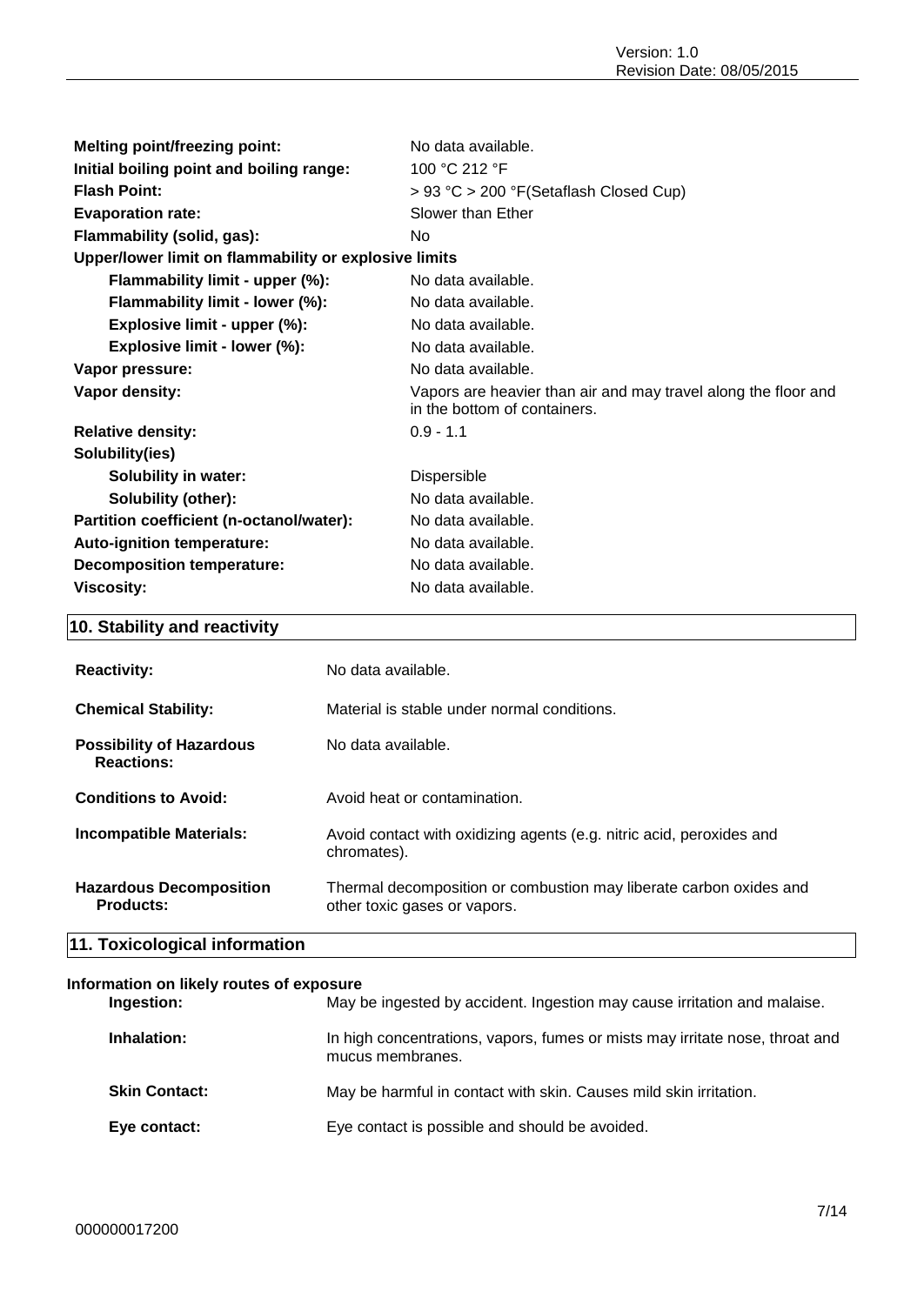# **Information on toxicological effects**

#### **Acute toxicity (list all possible routes of exposure)**

| Oral<br><b>Product:</b>                              | No data available.                                                                                             |
|------------------------------------------------------|----------------------------------------------------------------------------------------------------------------|
| Dermal<br><b>Product:</b>                            | ATEmix: 2,202.2 mg/kg                                                                                          |
| <b>Inhalation</b><br><b>Product:</b>                 | No data available.                                                                                             |
| <b>Repeated dose toxicity</b><br>Product:            | No data available.                                                                                             |
| <b>Skin Corrosion/Irritation</b><br><b>Product:</b>  | No data available.                                                                                             |
| <b>Serious Eye Damage/Eye Irritation</b><br>Product: | No data available.                                                                                             |
| Specified substance(s):<br>Asphalt                   | in vivo (Rabbit, 24 hrs): Not irritating                                                                       |
| Stoddard solvent<br>(Mineral Spirits)                | Irritating                                                                                                     |
| Amorphous silica                                     | in vivo (Rabbit, 24 hrs): Not irritating                                                                       |
| Carbon Black                                         | in vivo (Rabbit, 24 - 72 hrs): Not irritating                                                                  |
| Paraffinic distillate                                | in vivo (Rabbit, 24 - 72 hrs): Not irritating                                                                  |
| 1,2,4-Trimethylbenzene                               | in vivo (Rabbit, 30 min): Not irritating                                                                       |
| Sodium hydroxide                                     | in vivo (Rabbit, 1 d): 10% Sodium Hydroxide- Category 1; 0.5% Sodium<br>Hydroxide- Slightly irritating to eyes |
| <b>Respiratory or Skin Sensitization</b><br>Product: | No data available.                                                                                             |

**Carcinogenicity**

No data available.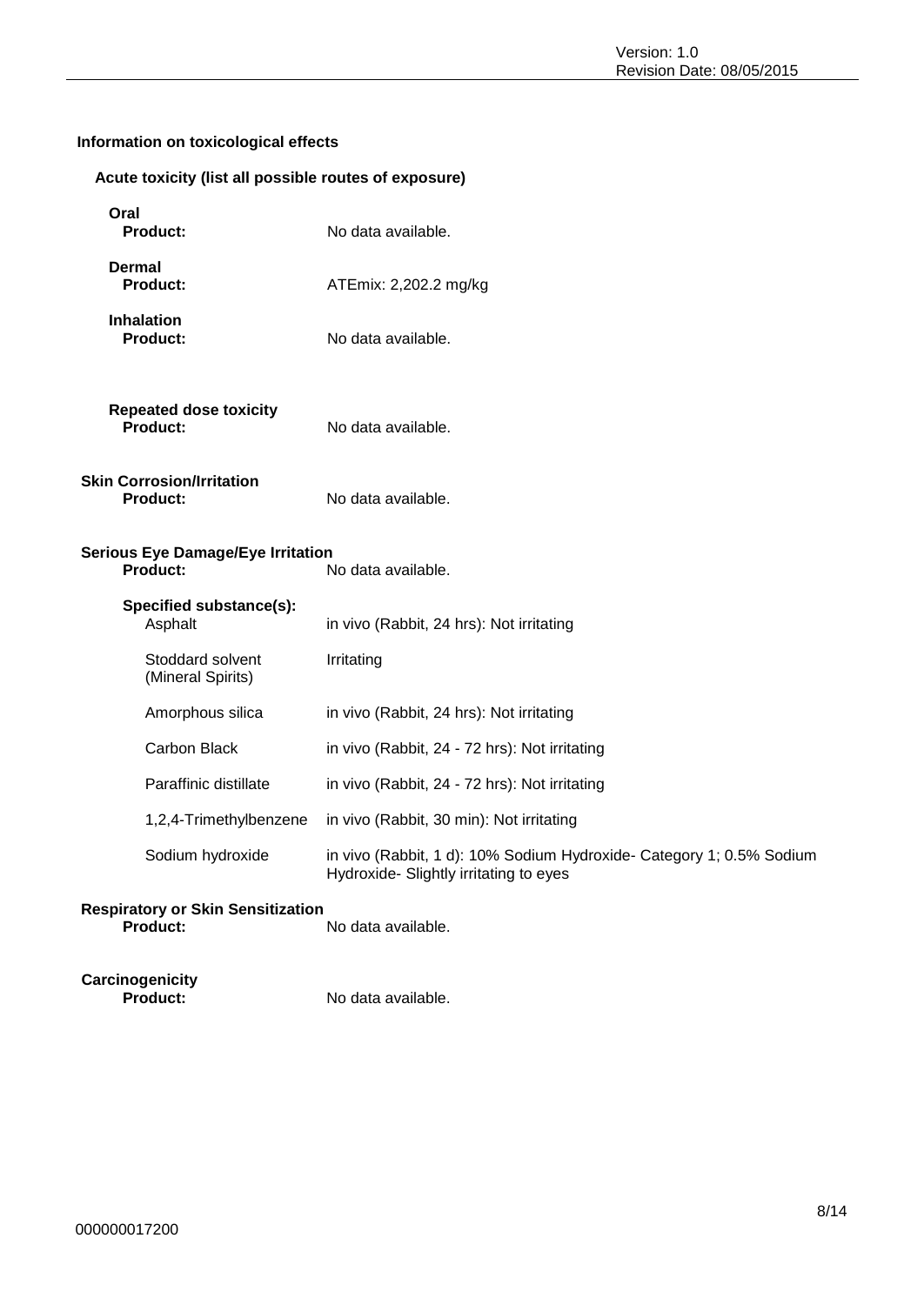| <b>IARC Monographs on the Evaluation of Carcinogenic Risks to Humans:</b>                                    |                                                                                               |  |
|--------------------------------------------------------------------------------------------------------------|-----------------------------------------------------------------------------------------------|--|
| Asphalt                                                                                                      | Overall evaluation: Possibly carcinogenic to humans.                                          |  |
| Carbon Black                                                                                                 | Overall evaluation: Possibly carcinogenic to humans.                                          |  |
| Paraffinic distillate                                                                                        | Overall evaluation: Carcinogenic to humans.                                                   |  |
|                                                                                                              |                                                                                               |  |
| Paraffinic distillate                                                                                        | US. National Toxicology Program (NTP) Report on Carcinogens:<br>Known To Be Human Carcinogen. |  |
| US. OSHA Specifically Regulated Substances (29 CFR 1910.1001-1050):<br>No carcinogenic components identified |                                                                                               |  |
| <b>Germ Cell Mutagenicity</b>                                                                                |                                                                                               |  |
| In vitro<br><b>Product:</b>                                                                                  | No data available.                                                                            |  |
| In vivo<br><b>Product:</b>                                                                                   | No data available.                                                                            |  |
| <b>Reproductive toxicity</b><br>Product:                                                                     | No data available.                                                                            |  |
| <b>Specific Target Organ Toxicity - Single Exposure</b><br>Product:<br>No data available.                    |                                                                                               |  |
| <b>Specific Target Organ Toxicity - Repeated Exposure</b><br><b>Product:</b>                                 | No data available.                                                                            |  |
| <b>Aspiration Hazard</b><br>Product:                                                                         | No data available.                                                                            |  |
| Other effects:                                                                                               | No data available.                                                                            |  |
| 12. Ecological information                                                                                   |                                                                                               |  |

#### **Ecotoxicity:**

# **Acute hazards to the aquatic environment:**

| <b>Fish</b><br><b>Product:</b>                    | No data available.                                                                |
|---------------------------------------------------|-----------------------------------------------------------------------------------|
| Specified substance(s):<br>1,2,4-Trimethylbenzene | LC 50 (Fathead minnow (Pimephales promelas), 96 h): 7.19 - 8.28 mg/l<br>Mortality |
| Sodium hydroxide                                  | LC 50 (Western mosquitofish (Gambusia affinis), 96 h): 125 mg/l Mortality         |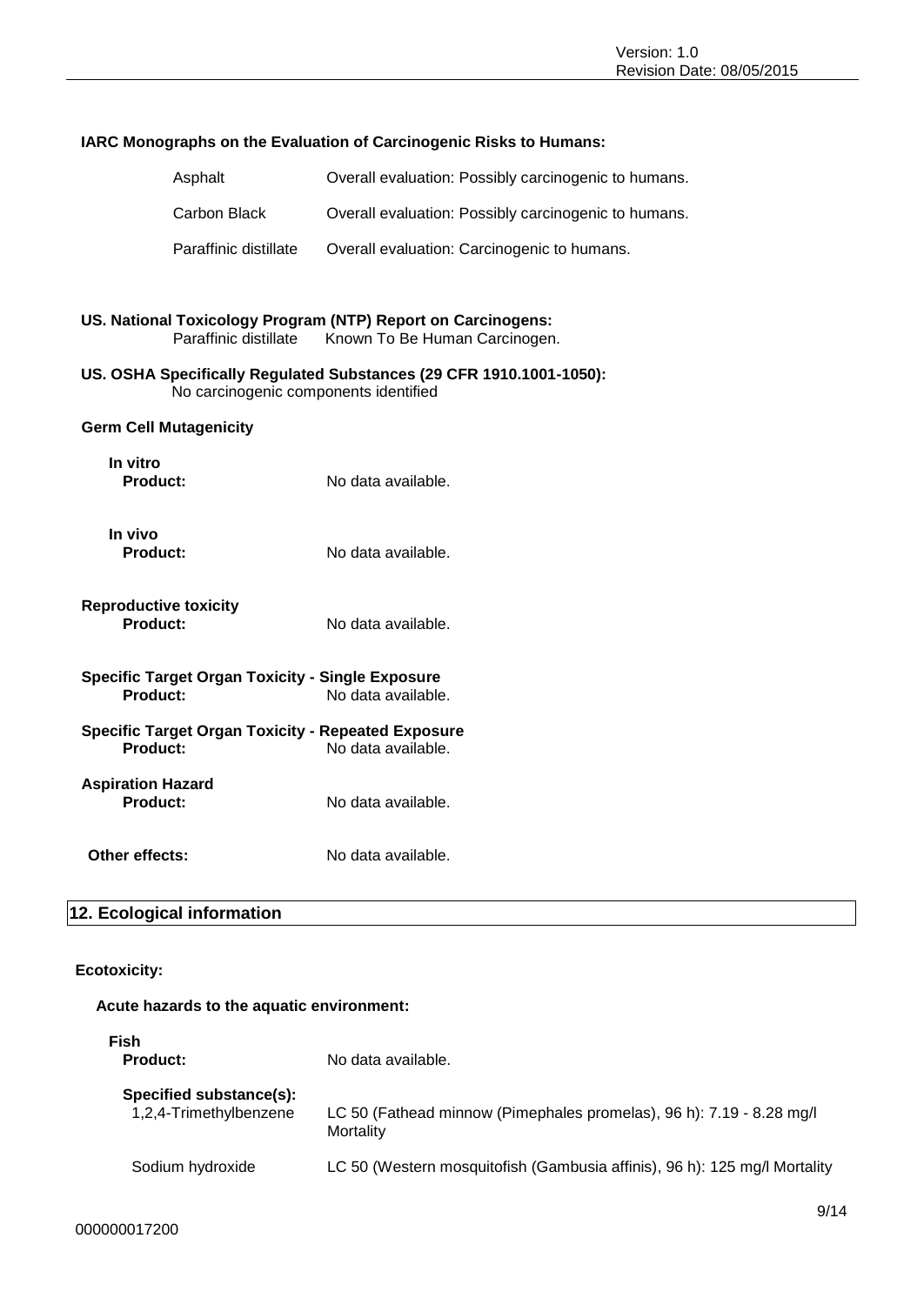| <b>Aquatic Invertebrates</b><br><b>Product:</b>   | No data available.                                                                |
|---------------------------------------------------|-----------------------------------------------------------------------------------|
| Specified substance(s):<br>1,2,4-Trimethylbenzene | LC 50 (Scud (Elasmopus pectinicrus), 24 h): 4.89 - 5.62 mg/l Mortality            |
| Sodium hydroxide                                  | EC 50 (Water flea (Ceriodaphnia dubia), 48 h): 34.59 - 47.13 mg/l<br>Intoxication |

#### **Chronic hazards to the aquatic environment:**

| <b>Fish</b><br><b>Product:</b>                                                                                    | No data available.                                           |  |
|-------------------------------------------------------------------------------------------------------------------|--------------------------------------------------------------|--|
| Specified substance(s):<br>Asphalt                                                                                | NOAEL (Oncorhynchus mykiss, 28 d): >= 1,000 mg/l interpreted |  |
| Carbon Black                                                                                                      | NOAEL (Salmo sp., 30 d): 17 mg/l QSAR                        |  |
| Paraffinic distillate                                                                                             | NOAEL (Oncorhynchus mykiss, 28 d): 20.01 mg/l QSAR           |  |
| <b>Aquatic Invertebrates</b><br><b>Product:</b>                                                                   | No data available.                                           |  |
| <b>Toxicity to Aquatic Plants</b><br>Product:                                                                     | No data available.                                           |  |
| <b>Persistence and Degradability</b>                                                                              |                                                              |  |
| <b>Biodegradation</b><br>Product:                                                                                 | No data available.                                           |  |
| <b>BOD/COD Ratio</b><br>Product:                                                                                  | No data available.                                           |  |
| <b>Bioaccumulative Potential</b><br><b>Bioconcentration Factor (BCF)</b><br>No data available.<br><b>Product:</b> |                                                              |  |
| Partition Coefficient n-octanol / water (log Kow)<br><b>Product:</b>                                              | No data available.                                           |  |
| Specified substance(s):<br>Stoddard solvent (Mineral<br>Spirits)                                                  | Log Kow: 3.16 - 7.15                                         |  |
| <b>Mobility in Soil:</b>                                                                                          | No data available.                                           |  |
| <b>Other Adverse Effects:</b>                                                                                     | Harmful to aquatic organisms.                                |  |

# **13. Disposal considerations**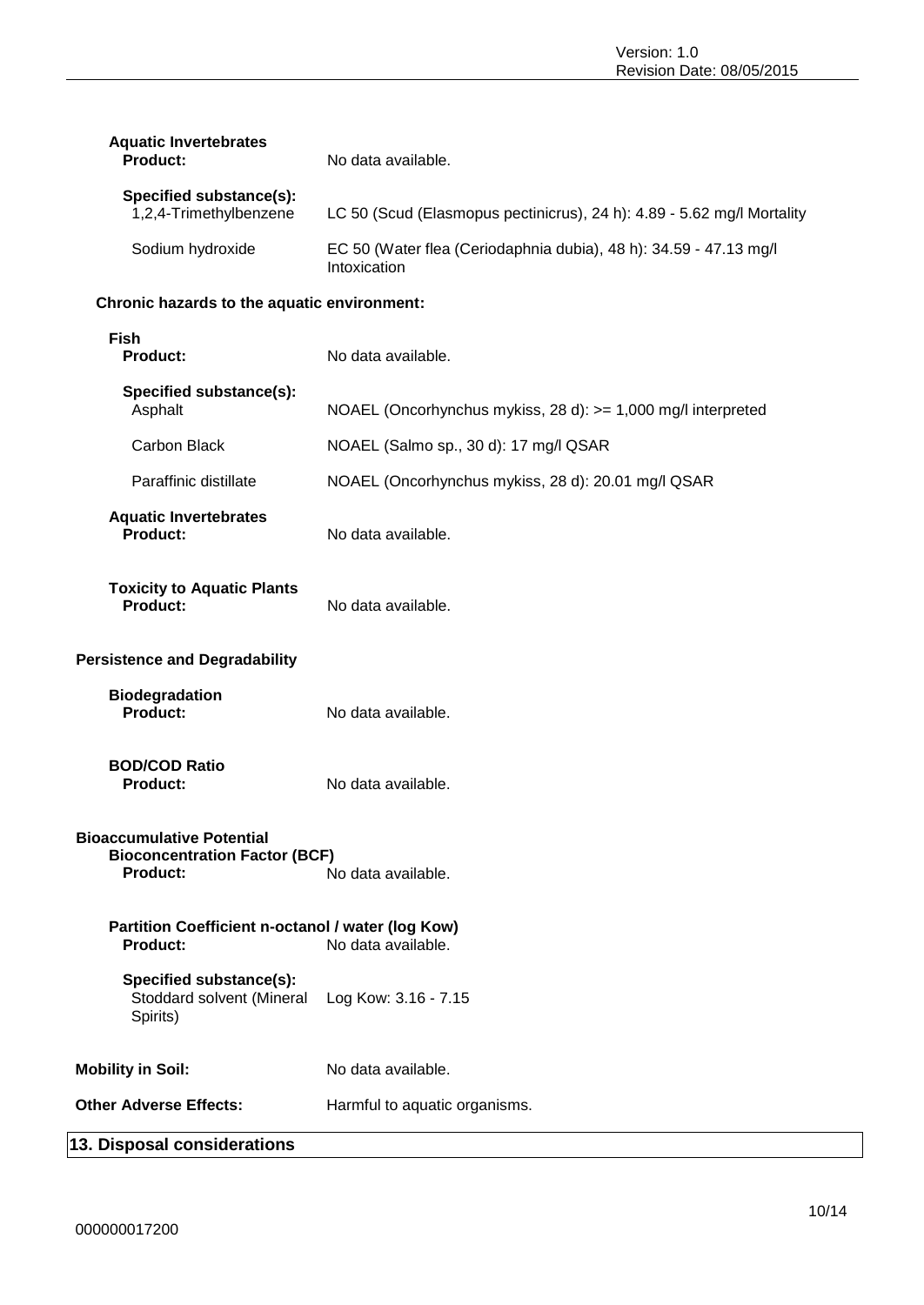| <b>Disposal instructions:</b>  | Dispose of waste at an appropriate treatment and disposal facility in<br>accordance with applicable laws and regulations, and product<br>characteristics at time of disposal. |
|--------------------------------|-------------------------------------------------------------------------------------------------------------------------------------------------------------------------------|
| <b>Contaminated Packaging:</b> | No data available.                                                                                                                                                            |

#### **14. Transport information**

#### **TDG:**

Not Regulated

#### **CFR / DOT:**

Not Regulated

#### **IMDG:**

Not Regulated

#### **15. Regulatory information**

#### **US Federal Regulations**

#### **TSCA Section 12(b) Export Notification (40 CFR 707, Subpt. D)** None present or none present in regulated quantities.

#### **US. OSHA Specifically Regulated Substances (29 CFR 1910.1001-1050)** None present or none present in regulated quantities.

#### **CERCLA Hazardous Substance List (40 CFR 302.4):**

| <b>Chemical Identity</b> | <b>Reportable quantity</b> |
|--------------------------|----------------------------|
| Asphalt                  | 100 lbs.                   |
| Sodium hydroxide         | 1000 lbs.                  |
| Ammonium hydroxide       | 1000 lbs.                  |
| Hydrogen sulfide         | 100 lbs.                   |
| Propylbenzene            | 100 lbs.                   |
| Xylene                   | 100 lbs.                   |
| Cumene                   | 5000 lbs.                  |
| <b>Ethyl Acrylate</b>    | 1000 lbs.                  |
|                          |                            |

#### **Superfund Amendments and Reauthorization Act of 1986 (SARA)**

**Hazard categories** Delayed (Chronic) Health Hazard

#### **SARA 302 Extremely Hazardous Substance**

|                          | Reportable |                                    |  |
|--------------------------|------------|------------------------------------|--|
| <b>Chemical Identity</b> | quantity   | <b>Threshold Planning Quantity</b> |  |
| Hydrogen sulfide         | 100 lbs.   | 500 lbs.                           |  |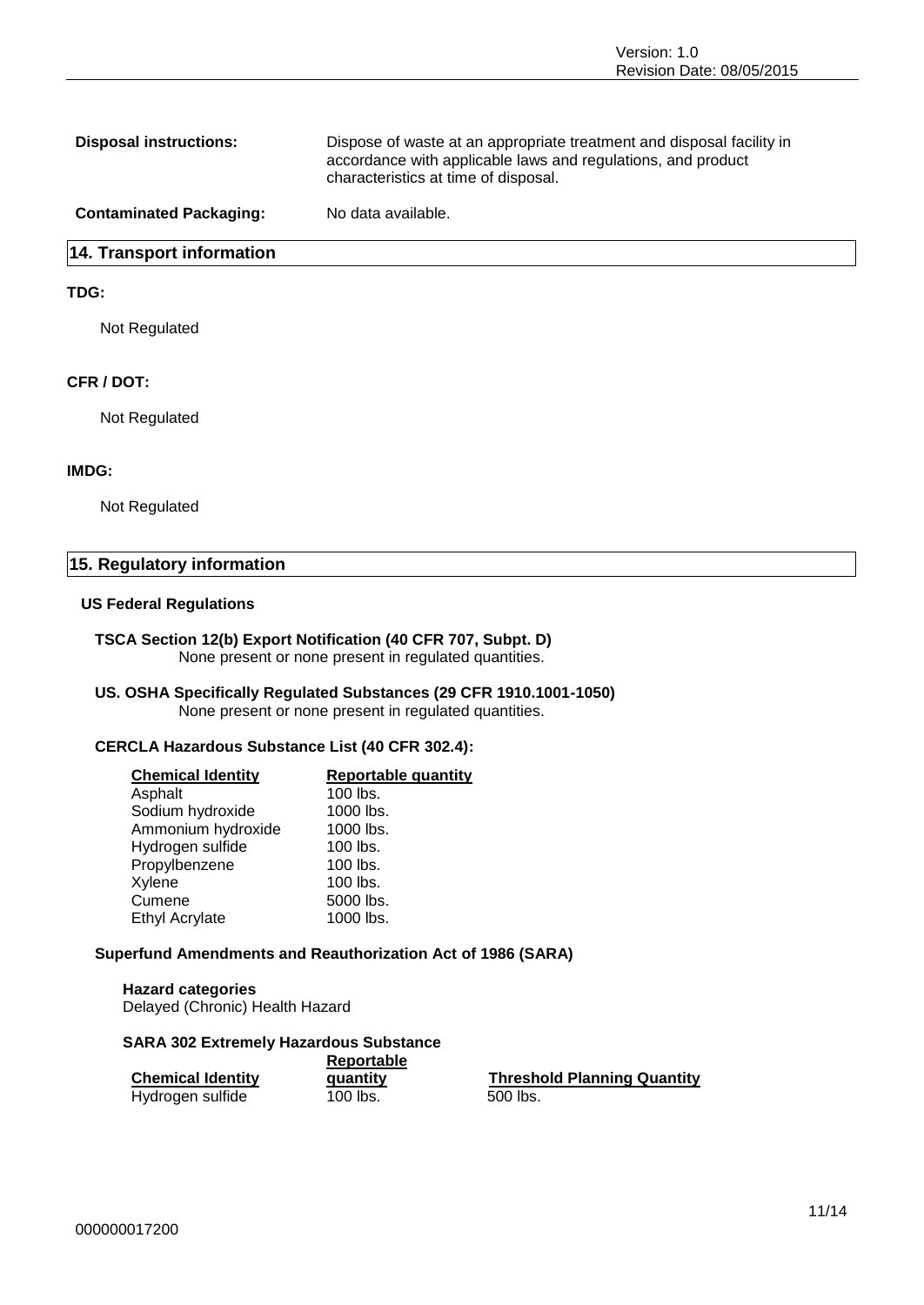| <b>Chemical Identity</b> | <b>Reportable quantity</b> |
|--------------------------|----------------------------|
| Asphalt                  | 100 lbs.                   |
| Sodium hydroxide         | 1000 lbs.                  |
| Ammonium hydroxide       | 1000 lbs.                  |
| Hydrogen sulfide         | 100 lbs.                   |
| Propylbenzene            | 100 lbs.                   |
| Zinc oxide               |                            |
| Xylene                   | $100$ lbs.                 |
| Cumene                   | 5000 lbs.                  |
| <b>Ethyl Acrylate</b>    | 1000 lbs.                  |

#### **SARA 304 Emergency Release Notification**

#### **SARA 311/312 Hazardous Chemical**

| <b>Threshold Planning Quantity</b> |
|------------------------------------|
| 500lbs                             |
| 500 lbs                            |
| 500 lbs                            |
|                                    |
| 500 lbs                            |
| 500 lbs                            |
| 500 lbs                            |
| 500 lbs                            |
| 500 lbs                            |
| 500 lbs                            |
|                                    |

#### **SARA 313 (TRI Reporting)**

None present or none present in regulated quantities.

#### **Clean Water Act Section 311 Hazardous Substances (40 CFR 117.3)**

None present or none present in regulated quantities.

#### **Clean Air Act (CAA) Section 112(r) Accidental Release Prevention (40 CFR 68.130):**

| <b>Chemical Identity</b> | <b>Reportable quantity</b> |
|--------------------------|----------------------------|
| Hydrogen sulfide         | 10000 lbs                  |

#### **US State Regulations**

#### **US. California Proposition 65**

This product contains chemical(s) known to the State of California to cause cancer and/or to cause birth defects or other reproductive harm.

#### **US. New Jersey Worker and Community Right-to-Know Act**

#### **Chemical Identity** Asphalt Stoddard solvent (Mineral Spirits) Amorphous silica

#### **US. Massachusetts RTK - Substance List**

#### **Chemical Identity**

Asphalt Stoddard solvent (Mineral Spirits) Amorphous silica Paraffinic distillate Hydrogen sulfide Crystalline Silica (Quartz)/ Silica Sand Ethyl Acrylate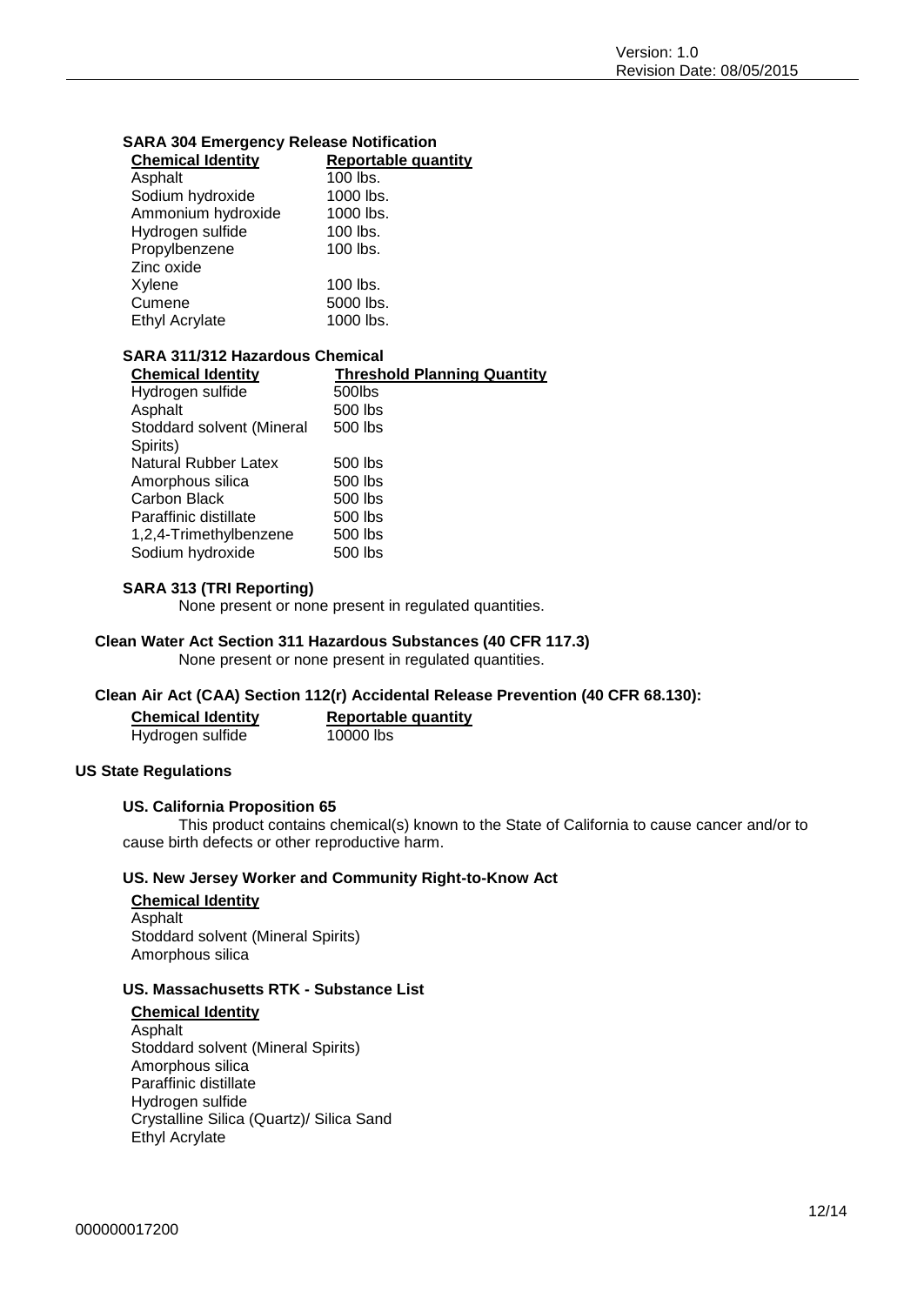| US. Pennsylvania RTK - Hazardous Substances                                  |                                            |                                                                                           |
|------------------------------------------------------------------------------|--------------------------------------------|-------------------------------------------------------------------------------------------|
| <b>Chemical Identity</b>                                                     |                                            |                                                                                           |
| Asphalt                                                                      |                                            |                                                                                           |
| Stoddard solvent (Mineral Spirits)<br>Amorphous silica                       |                                            |                                                                                           |
|                                                                              |                                            |                                                                                           |
| <b>US. Rhode Island RTK</b>                                                  |                                            |                                                                                           |
| No ingredient regulated by RI Right-to-Know Law present.                     |                                            |                                                                                           |
|                                                                              |                                            |                                                                                           |
| <b>Other Regulations:</b>                                                    |                                            |                                                                                           |
|                                                                              |                                            |                                                                                           |
| <b>Regulatory VOC (less water</b><br>and exempt solvent):<br>VOC Method 310: | $51$ g/l                                   |                                                                                           |
|                                                                              |                                            |                                                                                           |
|                                                                              | 4.15 %                                     |                                                                                           |
|                                                                              |                                            |                                                                                           |
| <b>Inventory Status:</b>                                                     |                                            |                                                                                           |
| Australia AICS:                                                              |                                            | One or more components in this product are                                                |
|                                                                              |                                            | not listed on or exempt from the Inventory.                                               |
|                                                                              |                                            |                                                                                           |
| Canada DSL Inventory List:                                                   |                                            | One or more components in this product are                                                |
|                                                                              |                                            | not listed on or exempt from the Inventory.                                               |
|                                                                              |                                            |                                                                                           |
| EINECS, ELINCS or NLP:                                                       |                                            | One or more components in this product are                                                |
|                                                                              |                                            | not listed on or exempt from the Inventory.                                               |
|                                                                              |                                            |                                                                                           |
| Japan (ENCS) List:                                                           |                                            | One or more components in this product are                                                |
|                                                                              |                                            | not listed on or exempt from the Inventory.                                               |
|                                                                              |                                            |                                                                                           |
| China Inv. Existing Chemical Substances:                                     |                                            | One or more components in this product are                                                |
|                                                                              |                                            | not listed on or exempt from the Inventory.                                               |
|                                                                              |                                            |                                                                                           |
| Korea Existing Chemicals Inv. (KECI):                                        | One or more components in this product are |                                                                                           |
|                                                                              |                                            | not listed on or exempt from the Inventory.                                               |
|                                                                              |                                            |                                                                                           |
| Canada NDSL Inventory:                                                       |                                            | One or more components in this product are                                                |
|                                                                              |                                            | not listed on or exempt from the Inventory.                                               |
|                                                                              |                                            |                                                                                           |
|                                                                              |                                            |                                                                                           |
| Philippines PICCS:                                                           |                                            | One or more components in this product are<br>not listed on or exempt from the Inventory. |
|                                                                              |                                            |                                                                                           |
|                                                                              |                                            |                                                                                           |
| US TSCA Inventory:                                                           |                                            | One or more components in this product are<br>not listed on or exempt from the Inventory. |
|                                                                              |                                            |                                                                                           |
|                                                                              |                                            |                                                                                           |
| New Zealand Inventory of Chemicals:                                          |                                            | One or more components in this product are                                                |
|                                                                              |                                            | not listed on or exempt from the Inventory.                                               |
|                                                                              |                                            |                                                                                           |
| Japan ISHL Listing:                                                          |                                            | One or more components in this product are                                                |
|                                                                              |                                            | not listed on or exempt from the Inventory.                                               |
|                                                                              |                                            |                                                                                           |
| Japan Pharmacopoeia Listing:                                                 |                                            | One or more components in this product are                                                |
|                                                                              |                                            | not listed on or exempt from the Inventory.                                               |